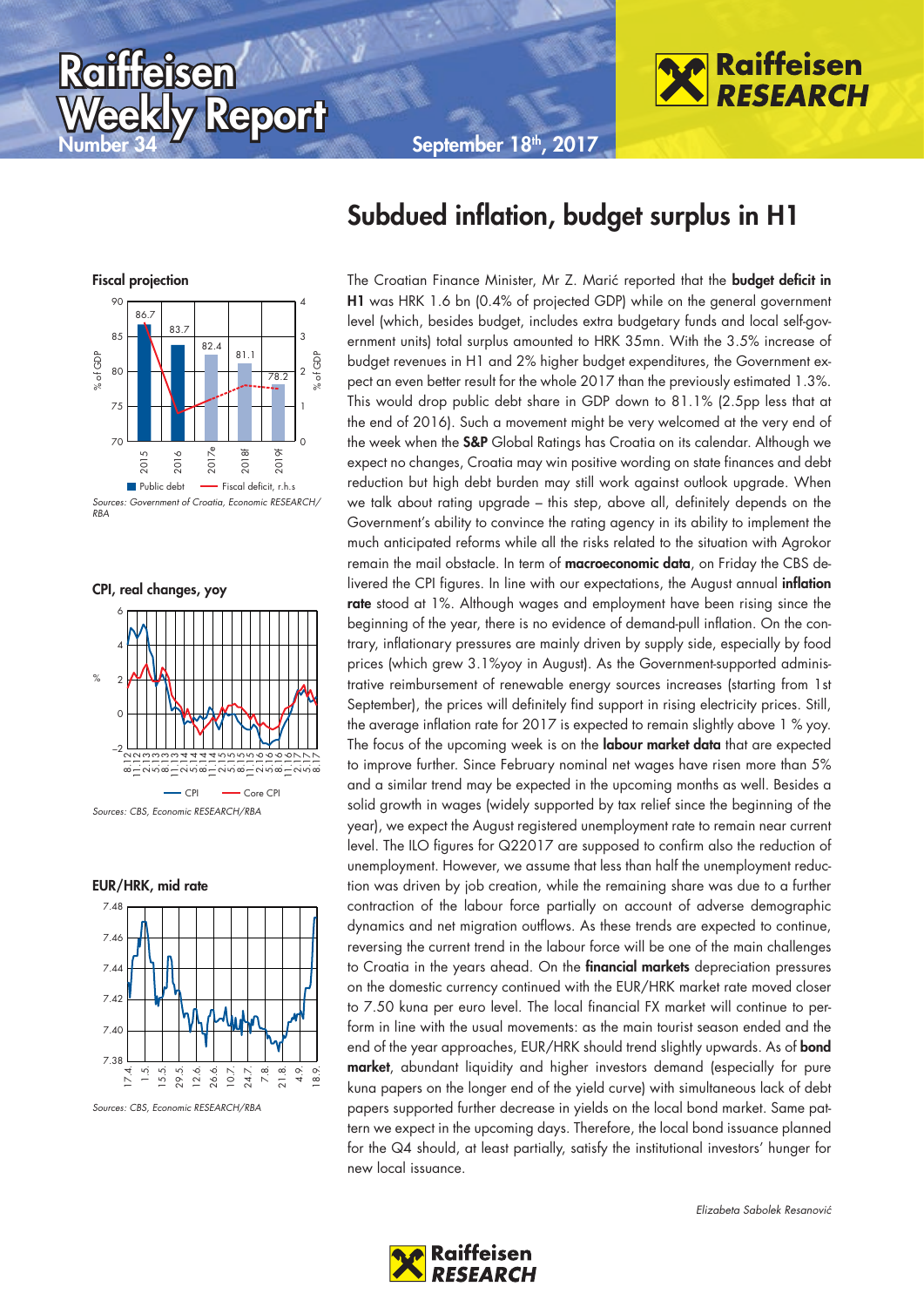### Crni čelik to invest in ĐĐ Grupa





#### Market performance

| Index              | 1w %    | ytd %   | Value on* |
|--------------------|---------|---------|-----------|
|                    |         |         | 15.9.2017 |
| PX (CZ)            | 2.70    | 13.79   | 1,049     |
| BETI (RO)          | 2.65    | 13.91   | 8,070     |
| <b>BUX (HU)</b>    | 2.02    | 19.85   | 38,357    |
| MICEX (RU)         | 1.32    | $-7.76$ | 2,060     |
| ATX (AT)           | 1.09    | 24.71   | 3,266     |
| NTX (SEE, CE, EE)  | 0.90    | 24.68   | 1,262     |
| <b>WIG30 (PL)</b>  | 0.65    | 28.55   | 2,884     |
| BELEX15 (RS)       | 0.38    | 1.77    | 730       |
| SASX10 (BH)        | $-1.29$ | $-8.80$ | 630       |
| <b>SBITOP (SI)</b> | $-1.38$ | 11.60   | 801       |
| <b>CROBEX (HR)</b> | $-3.26$ | $-8.69$ | 1,821     |
| SOFIX (BG)         | $-3.50$ | 16.10   | 681       |

\* as at 16:00 CET.

Source: Bloomberg, Economic RESEARCH/RBA

#### Trading comment

Pessimistic sentiment on ZSE continued also in last week and CROBEX went down 3.3% wow. Regular daily equities' turnover was considerably higher and amounted to HRK 13 mn on average. The most traded share was preferred share of **Adris**. The best performer among CROBEX member companies was Đuro Đaković Grupa, while the strongest decline was again posted by Viadukt. Majority of equity indices in the region saw positive performance last week.

#### Company news

Đuro Đaković Grupa notified that they have received a binding offer for investment from the company Crni čelik d.o.o. in the amount of HRK 250 mn. Crni čelik makes the offer conditional on three decisions of the General Assembly: 1) new shares should be issued at the price of HRK 20 per share, with the exclusion of priority rights from the existing shareholders; 2) the acquisition of shares by Crni čelik should be performed without the obligation to announce the takeover bid for the remaining shares and 3) four out of seven Supervisory Board members should be elected by Crni čelik. Ericsson Nikola Tesla announced the continuation of the cooperation with Vipnet on modernization and expansion of its radio access network. The value of the works is not disclosed.

#### In this week

The Index Committee of ZSE has concluded a regular revision of the CROBEX index. Maistra, Petrokemija and Zagrebačka burza have not met the conditions to stay in index, while Institut IGH enters the index. The calculation of CROBEX index with new composition will start on September 18, 2017.

Ana Turudić

| <b>Share</b>          | 1w%       | Price on* | <b>Share</b>     | 1w%     | Price on <sup>*</sup> |
|-----------------------|-----------|-----------|------------------|---------|-----------------------|
|                       |           | 15.9.2017 |                  |         | 15.9.201              |
| Đuro Đaković Grupa    | 6.59      | 27        | Podravka         | $-3.55$ | 299                   |
| Ingra                 | 1.16      | 4         | AD Plastik       | $-3.93$ | 160                   |
| <b>HT</b>             | 0.23      | 176       | Dalekovod        | $-4.21$ | 21                    |
| Kraš                  | 0.00      | 444       | Atlantska Plov.  | $-4.25$ | 417                   |
| OT-Optima T.          | 0.00      | 3         | Adris Grupa (P)  | $-4.27$ | 430                   |
| Uljanik Plovidba      | $-0.66$   | 166       | Maistra          | $-4.70$ | 320                   |
| <b>Atlantic Grupa</b> | $-0.74$   | 799       | Valamar Riviera  | $-6.40$ | 44                    |
| Arenaturist           | $-1.11$   | 480       | Ericsson NT      | $-7.42$ | 1,111                 |
| Končar El             | $-1.37$   | 720       | Zagrebačka Banka | $-8.60$ | 48                    |
| Luka Ploče            | $-1.92$   | 510       | Zagrebačka burza | $-9.93$ | 13                    |
| Patrokamija           | $-3$ $11$ | $\circ$   | Vindukt          | -11-11  | 16                    |

|         | Price on*                | <b>Share</b>     | 1w%      | Price on* |
|---------|--------------------------|------------------|----------|-----------|
|         | 15.9.2017                |                  |          | 15.9.2017 |
| 6.59    | 27                       | Podravka         | $-3.55$  | 299       |
| 1.16    | $\overline{\mathcal{A}}$ | AD Plastik       | $-3.93$  | 160       |
| 0.23    | 176                      | Dalekovod        | $-4.21$  | 21        |
| 0.00    | 444                      | Atlantska Plov.  | $-4.25$  | 417       |
| 0.00    | 3                        | Adris Grupa (P)  | $-4.27$  | 430       |
| $-0.66$ | 166                      | Maistra          | $-4.70$  | 320       |
| $-0.74$ | 799                      | Valamar Riviera  | $-6.40$  | 44        |
| $-1.11$ | 480                      | Ericsson NT      | $-7.42$  | 1,111     |
| $-1.37$ | 720                      | Zagrebačka Banka | $-8.60$  | 48        |
| $-1.92$ | 510                      | Zagrebačka burza | $-9.93$  | 13        |
| $-3.41$ | 9                        | Viadukt          | $-11.11$ | 16        |
|         | 1w%                      |                  |          |           |

Source: ZSE, Economic RESEARCH/RBA

\* as at 16:00 CET.

Top/Flop – CROBEX index

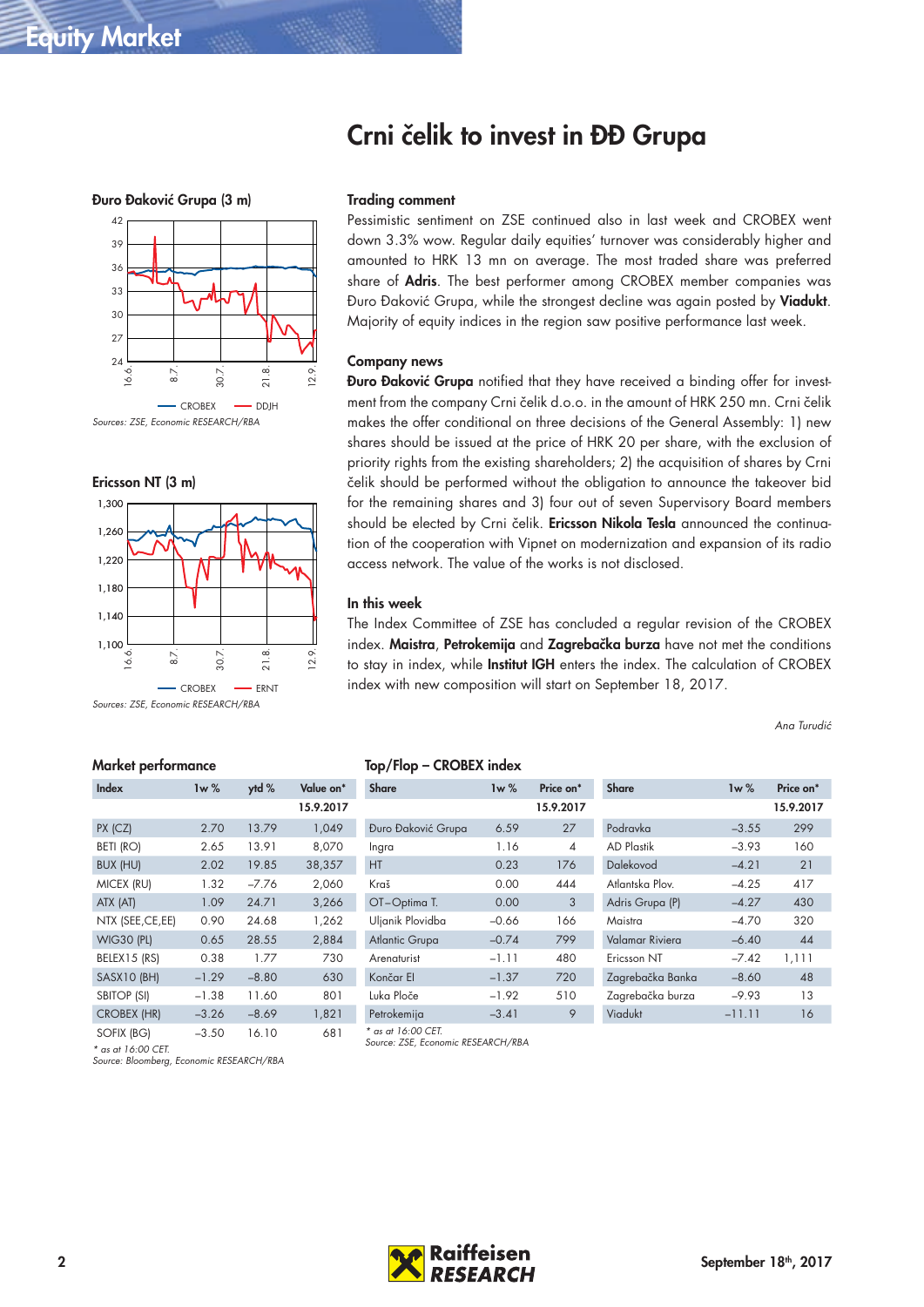### Raiffeisen RESEARCH

#### Raiffeisenbank Austria

#### Economic Research

Zrinka Živković Matijević, MSc, Head of Department; tel: +385 1/61 74 338, email: zrinka.zivkovic-matijevic@rba.hr Elizabeta Sabolek Resanović, Economic Analyst; tel: +385 1/46 95 099, e-mail: elizabeta.sabolek-resanovic@rba.hr Viktor Viljevac, tel: +385 1/61 74 837, e-mail: viktor.viljevac@rba.hr

#### Financial Advisory

Nada Harambašić Nereau, MSc, Financial Analyst; tel.: +385 1/61 74 870, email: nada.harambasic-nereau@rba.hr Ana Turudić, Financial Analyst; tel: +385 1/61 74 401, email: ana.turudic@rba.hr

#### Markets and Investment Banking

Robert Mamić, Executive Director; tel: +385 1/46 95 076, email: robert.mamic@rba.hr

#### **Editor**

Zrinka Živković Matijević, MSc, Head of Economic Research

#### **Abbreviations**

- bp basis points CERP – Restructuring and Sale Center DPS – Dividend per share DZS – Croatian Bureau of Statistics ECB – European Central Bank EUR – Euro
- FED Federal Reserve System
- GDP Gross Domestic Product

#### **Design**

SIBI; OIB: 62606715155; I.B. Mažuranić 70, 10090 Zagreb

#### Publisher

Raiffeisenbank Austria d.d. Zagreb Magazinska cesta 69, 10000 Zagreb www.rba.hr tel. ++385 1/45 66 466 fax: ++385 1/48 11 626

Publication finished on September 15, 2017 Publication approved by editor on September 18, 2017 at 8:05 First release scheduled for September 18, 2017 at 8:17

- HBOR Croatian Bank for Reconstruction and Development HNB – Croatian National Bank IMF – International Monetary Fund kn, HRK – Kuna MF – Ministry of Finance pp – percentage points
- Q1, Q2, Q3, Q4 quarters RBA – Raiffeisenbank Austria d.d. s.a. –seasonally adjusted USD – Dollar WDA – working day adjusted yoy – year-on-year

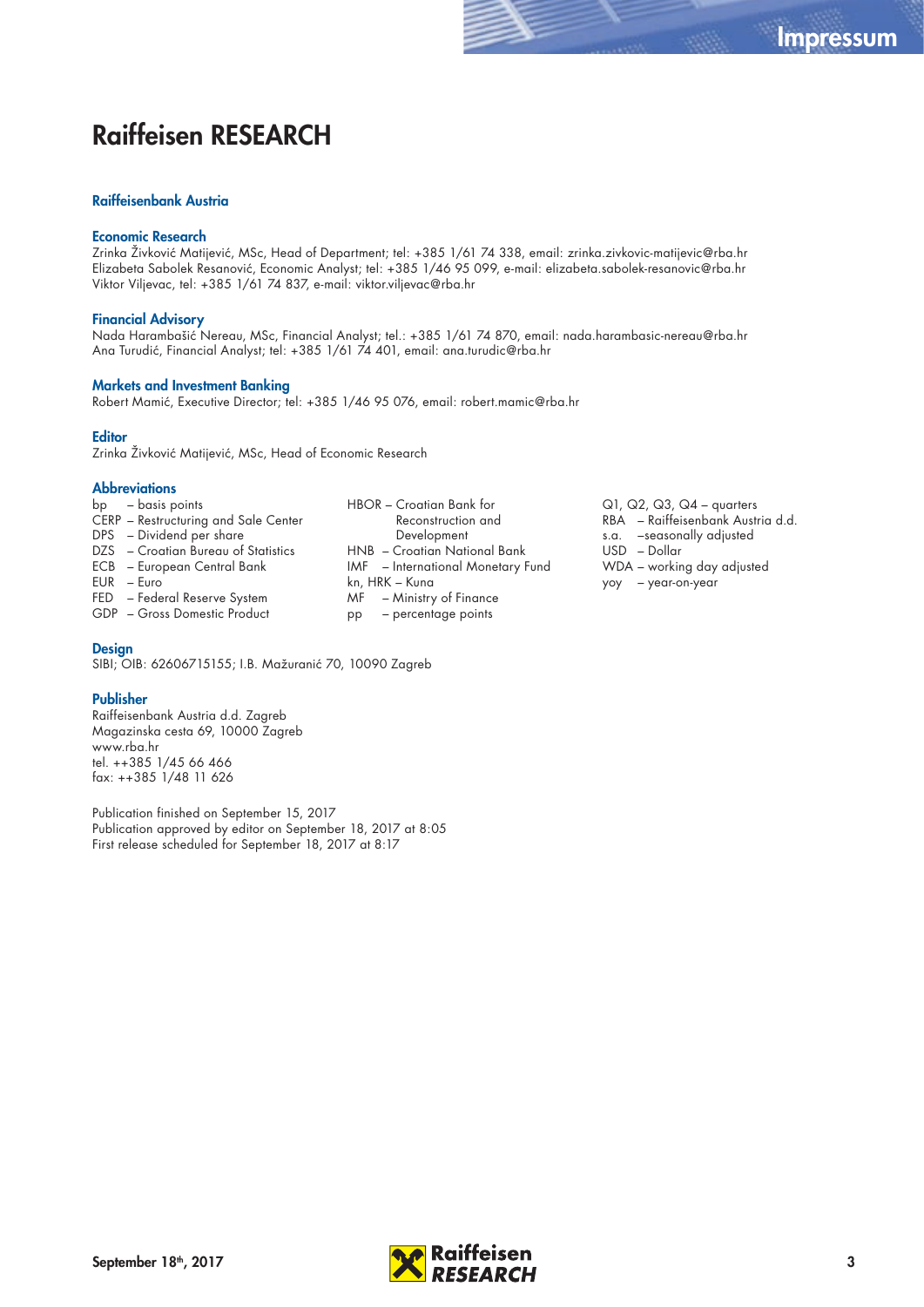## Disclaimer

### Disclaimer

Published by Raiffeisenbank Austria d.d. Magazinska cesta 69, 10000 Zagreb, Hrvatska ("RBA"). RBA is a credit institution and is has been incorporated in keeping with the Credit Institutions Act.

Economic Research and Financial Advisory are organizational units of RBA.

Supervisory Authority: Hrvatska agencija za nadzor financijskih usluga, Miramarska 24b, 10000 Zagreb (Croatian Financial Services Supervisory Agency) and Hrvatska narodna<br>banka, Trg hrvatskih velikana 3, 10000 Zagreb (Croa

This publication is for information purposes only and may not be reproduced, translated, distributed or made available to other persons other than intended users, in whole or in part, without obtaining prior written permission of RBA on a case to case basis. This document does not constitute any kind of investment advice or a personal recommendation to buy,<br>hold or sell financial instruments and it is n or professional investors and regardless of whether they are entities or residents of the Republic of Croatia or of any other jurisdiction.

This publication is fundamentally based on generally available information, which we consider to be reliable, but we do not make any representation, warranty or assurance as to accuracy, completeness or correctness of such information. All analyses contained in this publication are based solely on generally available information and on assumption that<br>the information is complete, true and accurat political environment and prospects. The estimates, projections, recommendations or forecasts of future events and opinions expressed in this publication constitute independent<br>judgement made by analysts as at the date of Bureau of Statistics, the Croatian National Bank, the Government of the Republic of Croatia, the Croatian Employment Service, the Croatian Pension Insurance Institute, the Ministry of Finance, the Croatian Financial Services Supervisory Agency, the Zagreb Stock Exchange, the Institute of Economics, Bloomberg, Eurostat, the Vienna Institute for International<br>Economic Studies and other sources which ar

RBA is under no obligation to keep current the contents of this publication and reserves the right to withdraw or suspend them in whole. The publication of an up-to-date revised analysis, if any, shall be made at the discretion of analysts and RBA. In case of any modification or suspension of the contents of this publication, RBA shall publish the notice of modification or suspension, and information regarding the circumstances which lead to the modification or suspension of this publication, in the same manner as this publication,<br>with a clear reference to the fact that the

This publication does not purport to be and does not constitute a basis for making any investment decision and all users are advised to seek additional expert advice and information to the extent they deem necessary, before making any investment decision.

The prices of financial instruments mentioned in this publication are the closing prices available at 16:30 CET on the day which precedes the date of this publication, unless stated otherwise in the publication.

Investment options discussed in this publication may not be appropriate for certain investors, depending on their specific investment objectives and investment time horizon, and taking into account their overall financial situation. Investments which are the subject of this publication may vary in price and value. Investors may generate returns which are below<br>their initial capital investment. Exc from investment in financial instruments, financial products or investment instruments which are the subject of this publication are not explained in whole or in full detail. Information is provided "as is" without giving warranties of any kind and may not be deemed to substitute any investment advice. Investors have to make independent decision regarding the appropriateness of investment in any instruments discussed or mentioned in this document, based on risks and benefits resulting from such instruments, and on their investment strategy and legal, fiscal and financial position. As this publication is not personal recommendation for investment, neither it and nor any of its components, forms a basis for conclusion<br>of any kind of deal, contract or comm specific detailed information and advice from competent certified investment advisors.

RBA, Raiffeisen Bank International AG ("RBI"), and any other company connected with them, including their directors, authorized representatives or employees, and any other<br>party, do not accept any responsibility of liabili

This publication is disseminated to investors who are expected to make independent investment decision and estimates of investment risks, including issuer risk, capital market risk and risks related to economic and political circumstances and prospects, without placing undue reliance on this publication, and this publication shall not be distributed, reproduced<br>or published in whole or in part for an

RBA publishes tinancial instrument valuation and analyses independently or as part ot publications which are created and distributed by RBI and Raitleisen Centrobank, Austria<br>("RCB") under the name Raiffeisen ISTRAŽIVANJA.

e criteria for issuance of stock market recommendation (rating) and risk classification are defined as follows:

"Buy": for stocks which have an expected total return at least 10% (15% for stocks with high volatility risk) and represent the most attractive stocks among all stocks we analyze and valuate over next 12 months

"Hold": for stocks for which we expect a positive return up to 10% (up to 15% for stocks with high volatility risk) over next 12 months.

"Reduce": expected negative return up to –10% over next 12 months.

"Sell": for stock with expected negative return by more than –10% u over next 12 months.

Target prices are based on calculated fair value which is derived by applying relative valuation tools (peer group analysis) or discounted cash flow DCF method. Detailed informa:<br>tion on specific valuation methods applied

When publishing the analyses, ratings are determined by applying above mentioned ranges. Temporary deviations from the aforementioned ranges will not automatically result in<br>the alteration of a recommendation, and the resp

Opinions concerning Croatian money market rates and price fluctuations of government bonds issued in the Republic of Croatia are based on the analysis of market ratio movements.

This publication is not an offer or a personal recommendation to buy or sell a financial instrument. Information presented here does not constitute a comprehensive analysis of all material facts related to issuer, industry or financial instrument. This publication may contain expectations and forward-looking representations, which involves risks and uncertainties, however, they are not a warranty or indication of future results whatsoever and are therefore subject to change. Therefore, no warranty or representation, whether express or<br>implied is made and no reliance should be

RBA analysts are involved in production of recommendations published and distributed by RCB, regarding the companies listed below along with the date of initial recommendation:

Adris Grupa d.d. (21.01.2005.), Atlantic Grupa d.d. (8.6.2015.), Ericsson Nikola Tesla d.d. (18.01.2005.), Hrvatski Telekom d.d. (11.12.2007.), Ledo d.d. (13.10.2015.), Podravka<br>d.d. (3.3.2003.) i Valamar Riviera d.d. (17.

Overview of Raiffeisen recommendations

|                             | Buy | Hold | Reduce | Sell | Suspended | <b>Under review</b> |
|-----------------------------|-----|------|--------|------|-----------|---------------------|
| No. of recommendations      |     |      |        |      |           |                     |
| % of all recommendations    | 4%  | 58%  | 14%    | 0%   | 14%       | $0\%$               |
| Investment banking services |     |      |        |      |           |                     |
| % all IB services           | 0%  | 0%   | 0%     | 0%   | 0%        | 0%                  |

A list of all historic recommendations for stock coverage, local money market rates in the Republic of Croatia, Croatian government bonds issued in the local markets and other<br>recommendations is available at: http://www.rb

Please note that RBA, its related companies, employees, executives and other persons who participated in the preparation of this publication, and their related persons, may hold or<br>trade in financial instruments in excess protection and conflict of interest prevention measures RBA has ensured to a reasonable extent that this circumstance has not in any way affected anything that is mentioned in this publication.